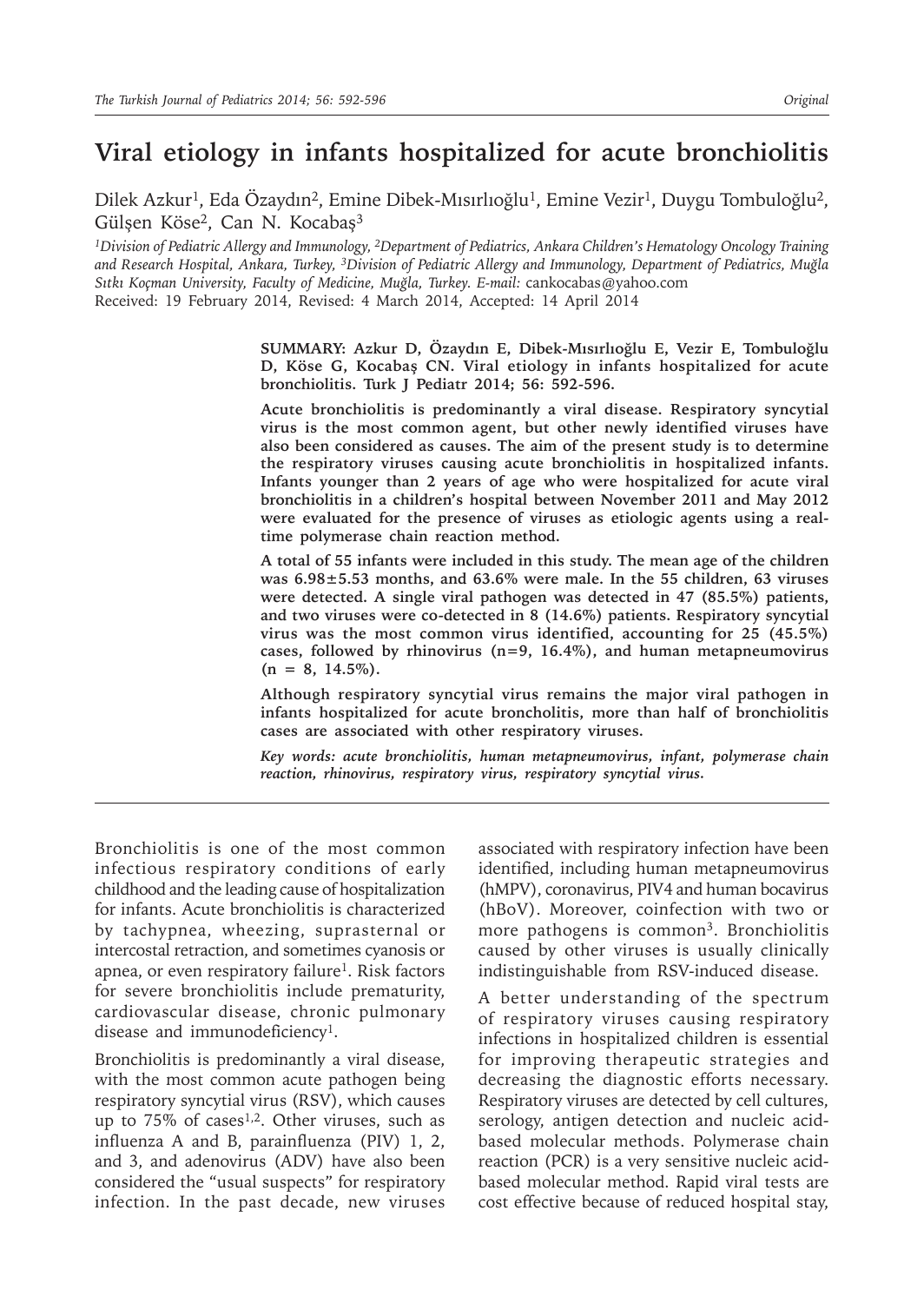reduced use of antibiotics therapy and reduced use of investigational tests<sup>1</sup>.

In our country, there have been only limited studies concerning viral etiology and clinical manifestations in patients with acute bronchiolitis. The aim of the study is to determine the respiratory viruses present in infants hospitalized for bronchiolitis.

#### **Material and Methods**

#### *Patients*

The study population included infants who were hospitalized for acute viral bronchiolitis at Ankara Children's Hematology Oncology Training and Research Hospital between November 2011 and May 2012. Bronchiolitis is defined as a constellation of clinical symptoms and signs including a viral upper respiratory prodrome followed by increased respiratory effort and wheezing in children less than 2 years of age4.

The inclusion criteria for the study were:

Patients hospitalized for acute bronchiolitis between November 2011 and May 2012;

Both patients having first and patients having recurrent (more than one) bronchiolitis attacks;

Patients who underwent nasopharyngeal swabs and had a positive multiplex PCR result for respiratory viruses.

The exclusion criteria for study were:

Patients who had a negative multiplex PCR result;

Patients who had a lower respiratory airway infection disease other than acute bronchiolitis.

## *Data Collection*

We collected the demographic and clinical data retrospectively using patient medical records: date of admission, age at admission, gender, breastfeeding history, family smoking habits and number of days with respiratory symptoms. Underlying conditions (such as history of prematurity, congenital heart disease, chromosomal disorders, neuromuscular disorders, presence of other congenital abnormalities), vital signs and physical examination at admission were recorded.

Results of diagnostic tests (PCR, chest radiograph) were noted. Treatments (salbutamol, epinephrine, systemic steroids), need for oxygen supply, length of hospital stay, pediatric intensive care unit (PICU) admission, length of stay in the PICU, need for endotracheal intubation and mortality were also recorded.

### *Viral identification*

In order to detect the respiratory pathogens, nasopharyngeal swabs were obtained from patients. Specimens were collected from the nasopharyngeal cavity with a special swab (sterile cotton buds), placed into a viral transport medium and delivered to the virology laboratory. Each specimen was transported to the laboratory of the Refik Saydam National Public Health Agency, where they were processed within 24 hours after collection.

Using a real-time multiplex PCR method, specimens were investigated for the presence of viral respiratory pathogens: influenza A and B, PIV types 1, 2, 3 and 4, coronavirus types 229, 63, 43 and HKU, RSV A and B, rhinovirus (RV), hMPV, hBoV, ADV, parechovirus, enterovirus and SWH1N1.

Viral nucleic acid extract was obtained from the samples using a commercial kit (total nucleic acid purification kit, Invitrogen, Carlsbad, CA, USA); virus identification was completed with an ABI7500 machine using a commercial real-time multiplex PCR kit (FTD Respiratory Pathogens, Luxembourg, Luxembourg). During PCR amplification, negative and positive controls were included in each run and an internal control included in each sample.

The study protocol was approved by the ethics committee of the hospital.

#### **Statistical analysis**

SPSS 18.0 was used in statistical analysis. The definitions were given as number and percentage for discrete variables and mean and standard deviation for continuous variables**.** 

#### **Results**

#### *Demographic Characteristics and Risk Factors*

During the study period, 197 patients with lower airway infections were hospitalized. Fiftyfive patients who were diagnosed with acute bronchiolitis and who had positive PCR results were included in this study. Demographic characteristics and clinical features of the patients are shown in Table I. The mean age of the children was  $6.98 \pm 5.53$  months, ranging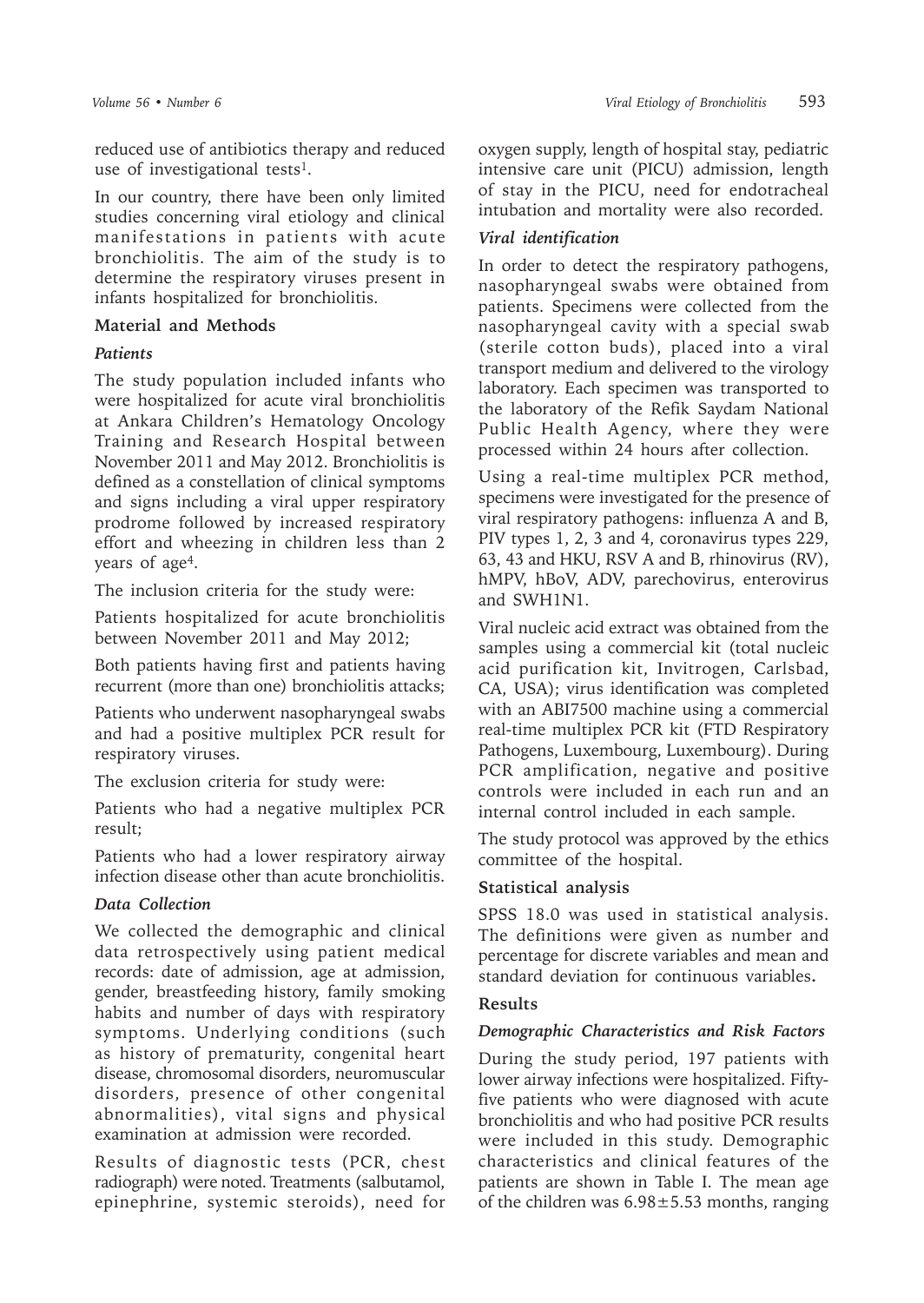from 1 to 23 months; 63.6% (n:35) were male. A total of 10 patients (18.2 %) had a previous history of prematurity, being born between 32 and 36 weeks of gestational age (GA). Birth weight ranged from 1700 to 4600 g, with 2 patients under 2000 g. Prenatal smoking was present in 7 mothers (12.7%) and parental smoking was reported for 28 infants (50.9%).

The majority  $(n=45, 81.8 \%)$  of the patients were previously healthy. Ten patients had an underlying disease (3 with congenital heart disease, 3 with chromosomal disorders, 2 with metabolic disorders, 2 with neuromuscular disorders).

Mean length of the hospital stay was 10.12±4.74 days (min:5-max:25). Nineteen patients (34.5%) stayed in the hospital 7 days or less. Of the patients, 24 (43.6%) had a previous wheezing event before hospitalization (1 previous wheezing event in 6 patients, 3 or more wheezing events in 8 patients). Systemic steroids were administered to 44 patients (80%). Five patients (9.1%) required intensive care, and 1 patient (1.8%) needed mechanical ventilation support.

## *Microbiological Evaluations*

From 55 children, 63 viruses were detected. The viruses detected are given in Figure 1. A single viral pathogen was detected in 47 patients (85.5%) and two viruses were concurrently detected in 8 patients (14.6%). RSV was the most common virus identified, accounting for 25 cases  $(45.5\%)$ , followed by RV  $(n=9, 1)$ 16.4%), hMPV ( $n = 8$ , 14.5%) and hBoV ( $n=3$ , 5.4%). Three (12%) of the 25 RSV-positive children had coinfection with other viruses (2 patients with RV, 1 patient with ADV).

Five (55.5%) of the 9 RV-positive children had coinfection with other viruses (RSV in 2 patients, ADV in 1 patients, coronavirus in 1 patient, hBoV in 1 patient). None of the hMPV-positive children had coinfection with other viruses. All of the hBoV-positive children had coinfection with other viruses (1 patient with RV, 1 patient with ADV, 1 patient with influenza B).

## *Radiologic Evaluations*

A chest radiograph was performed on 51 patients; 3 patients had normal radiographs. The most frequent findings were peribronchial thickening and hyperinflation.

## *Complications and Mortality*

We documented 4 complications: pericardial effusion in 1 patient with RV, pneumothorax in 1 patient with hBoV, pneumomediastinum in 1 patient with RSV, and supraventricular tachycardia in 1 patient with hMPV.

We documented one mortality. The patient, who had an RSV infection, was 5 months old with underlying congenital heart disease.

## **Discussion**

The present real-time PCR-based study describes the incidence and demographic and clinical characteristics of bronchiolitis caused by various viruses among infants hospitalized for acute bronchiolitis. It is the first study comprising a large PCR panel of respiratory viruses, including the novel viruses hMPV and hBoV, to be done in our country. The most common viral etiology was RSV, followed by RV and hMPV.

Acute bronchiolitis is predominantly a viral

| Variable                                           | Number $(\%)$    |
|----------------------------------------------------|------------------|
| Age (mean $\pm$ standard deviation, months)        | $6.98 \pm 5.53$  |
| Male gender                                        | 35 (63.6)        |
| History of prematurity (gestational age <37 weeks) | 10(18.2)         |
| Maternal smoking during pregnancy                  | 7(12.7)          |
| Parental smoking                                   | 28 (50.9)        |
| Presence of underlying chronic illness             | 10(18.2)         |
| Hospital stay (mean±standard deviation, days)      | $10.12 \pm 4.74$ |
| Use of systemic steroids                           | 44 (80.0)        |
| PICU admission                                     | 5(9.1)           |

**Table I.** Demographic Characteristics and Clinical Features of Patients

PICU: Pediatric intensive care unit.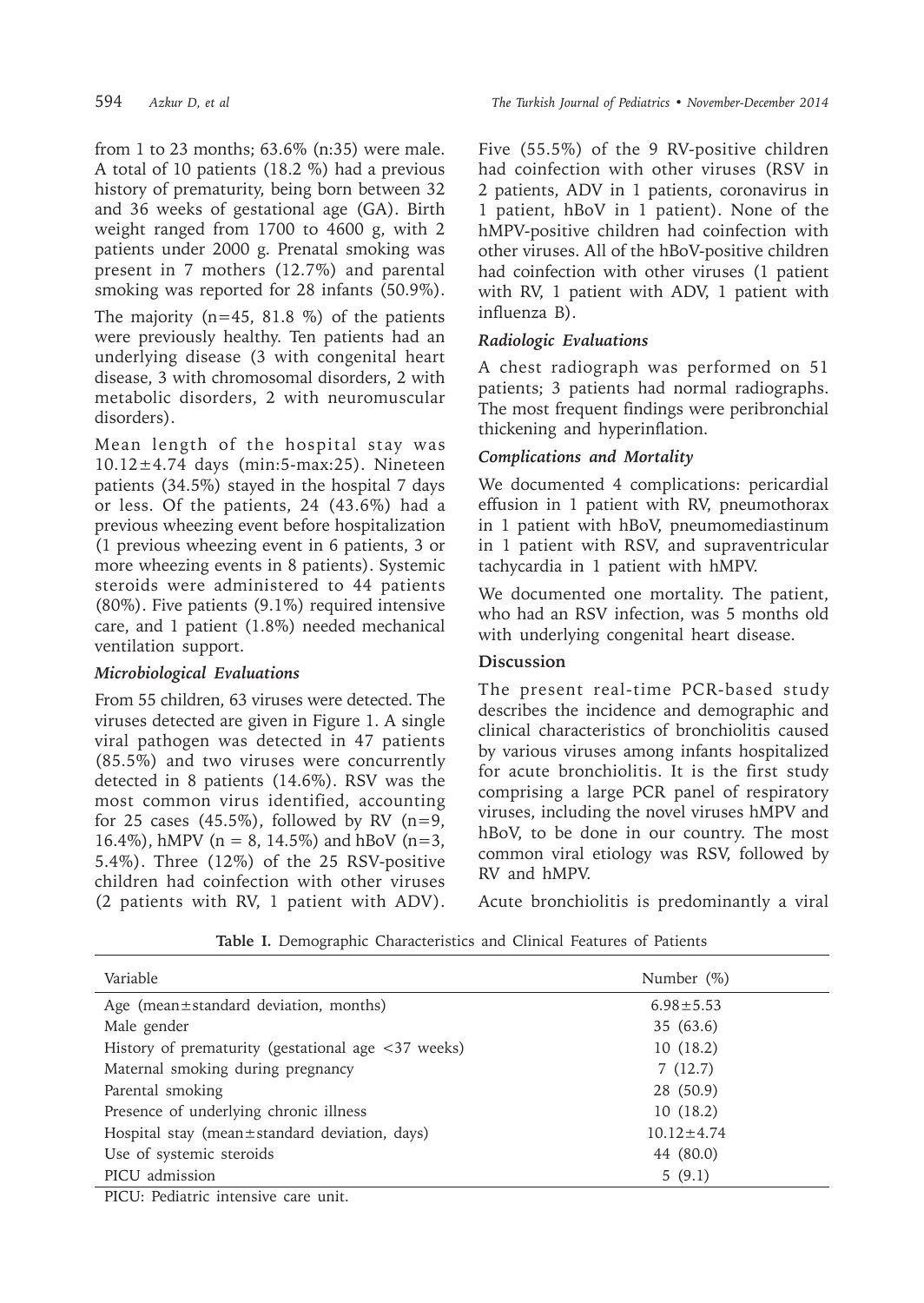

**Fig. 1.** Viral etiology of patients.

disease. Diagnostic tests should be able to rapidly identify viral and bacterial pathogens and thus simultaneously reduce antibiotic use<sup>3</sup>. With the development of PCR techniques, respiratory viruses, including RV, hMPV, hBoV, PIV, ADV and influenza virus, are detected rapidly. This is allowing us to better explore respiratory infections3. More data are needed to understand the exact role of the newly identified viruses. In 54.5% of our patients, viruses other than RSV were identified. After RSV, the most frequently detected viruses were RV (16.4%) and hMPV (14.5%).

The most common cause of bronchiolitis is RSV infection. The isolation rate varies according to different study designs and geographic areas. Especially in hospitalized children under 2 years of age, a frequency of RSV as high as 50-90% has been reported in acute bronchiolitis<sup>5,6</sup>. The reported frequency of RSV in hospitalized infants ranges from 20% to 63% in our country<sup>7</sup>. As in the previous literature, RSV was the most frequently detected respiratory virus in our study, accounting for 45.5% of all detected viruses.

RV has generally been considered a cause of mild upper respiratory illness in children and adults. But many recent studies have shown RV to be the second most frequent agent in acute bronchiolitis<sup>1,8</sup>. Mansbach et al.<sup>6</sup> reported a rate of 25.6% for RV, while Huguen et al.8 reported a lower incidence rate (8%) in acute bronchiolitis. In our study, we detected RV as the second most common agent (16.4%). The differences between reports may have resulted from the varying design of the studies, such as including patients from different age groups and using different methods.

Another important agent causing acute bronchiolitis is hMPV. In our study, hMPV was

the third most frequent virus, after RSV and RV. In another study conducted in our country, Hatipoglu et al.<sup>9</sup> also reported that hMPV was the third most common agent. Studies have shown that hMPV infections seem to have a severity similar to that of RSV infection<sup>10-14</sup>. hMPV infections have been reported to occur in late winter to early spring, coincident with or slightly later than RSV<sup>11</sup>. Although Garcia-Garcia et al.<sup>11</sup> showed coinfections to be frequent in hMPV, none of the patients in our study had coinfections.

The incidence of hBoV was reported as between 7.1% and 27% of patients hospitalized for bronchiolitis in previous studies5,8,15. In our study, hBoV was detected in 5.4% of patients.

Multiplex PCR has been used to detect concurrent multiple respiratory virus infections. Coinfection with more than one respiratory virus is common in children  $(13-67%)^{8,16,17}$ . However, the clinical implications and effect upon disease severity of multiple viral infections remain controversial<sup>16</sup>. In our study,  $12\%$  of RSV-infected patients and 55.5% of RV-infected patients were also infected with other viruses. Calvo et al.18 reported a coinfection rate for RV (40%) that was similar to our results.

A mortality rate of 3.2% was reported in the literature, recorded in patients with severe comorbidities1. There was one mortality in our study. The patient had RSV infection and congenital heart disease.

The major limitations of our study were that only hospitalized patients were included and the study was conducted in only one season. Larger studies conducted among patients with a wider range of disease severity and taking place throughout the year may give more informative data.

In conclusion, in view of the limited number of PCR-based studies on viral respiratory tract infections heretofore conducted in Turkey, the present study depicts viral epidemiology in hospitalized infants with a focus on novel respiratory viruses. RSV is the most common agent seen as a single pathogen, followed by hMPV. Although RSV remains the major viral pathogen in bronchiolitis, more than half of bronchiolitis cases are associated with other respiratory viruses.